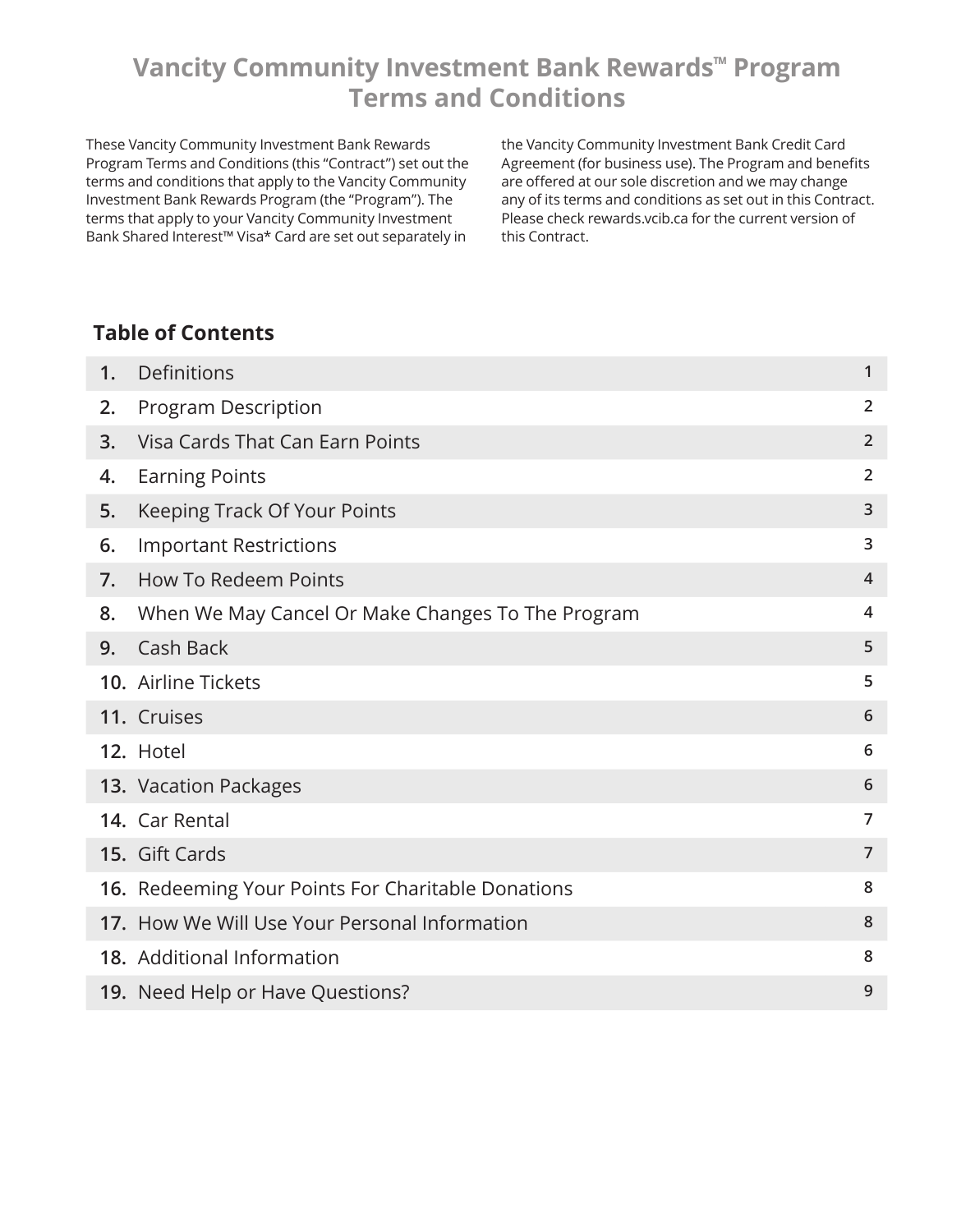#### **1. Definitions**

When we say "we", "us", "our" or "VCIB" in this Contract, we mean Vancity Community Investment Bank, the issuer of your Visa Card, together with TSYS, our partner in providing the Program. When we say "you" or "your" in this Contract, we mean the Business.

Here are the definitions for some of the other words that we use in this Contract.

**Account Administrator** – is the Authorized User who has been designated by the Authorized Signatory(ies) as the Account Administrator for the Visa Account, on the application or in any other manner considered acceptable by VCIB.

**Authorized Redeemer** – someone for whom the Account Administrator or Authorized Signatory has given permission to redeem Points for Rewards.

**Authorized Signatory** – for a Visa Account (for business use), each person who has been duly appointed as an authorized signatory of the Business (which may include, for example, an owner, shareholder, partner, director, officer or employee of the Business) and who signed the application for the Visa Card on behalf of the Business, or who has subsequently become a duly authorized signatory of the Business and notification has been provided to VCIB in a manner considered acceptable by VCIB.

**Authorized User** – someone for whom you have given permission to have a Visa Card and to make Transactions on the Visa Account. The name printed on a Visa Card issued to an Authorized User will be the Authorized User's name.

**Balance Transfer** – transferring an amount from another credit or loan product, like a credit card account, personal loan or line of credit from another Canadian financial institution, to the Visa Account by using a Balance Transfer form or in response to a Balance Transfer offer we have made available to you.

**Benefits** – the benefits provided by a third party that we may make available to you from time to time.

**Benefits Supplier** – a company that supplies Benefits.

**Business** – the Business identified on an application form for the Visa Card and the person or entity in whose name the Visa Account is opened.

**Cash Advance** – withdrawing money from your Visa Account in person at a branch of a bank, credit union or other financial institution, or through an ATM.

**Cash-Like Transactions** – transactions to Purchase items that are similar to and can be converted into cash, such as money orders, wire transfers, travellers' cheques, cryptocurrencies, casino gaming chips and gaming transactions (known as "Cash-Like Transactions" under the credit card network rules).

**Catalogue** – the online Catalogue for gift card Rewards under the Program.

**Due Date** – we explain what we mean by Due Date in Section 6 of this Contract.

**Eligible Card** – we explain what an Eligible Card is in Section 3 of this Contract.

**Global Distribution System** – is a computerized network system owned or operated by a company that enables transactions between travel industry service providers, mainly airlines, hotels, car rental companies, and travel agencies.

**Good Standing** – when your Visa Account is in Good Standing, this means it must not be more than one statement period past due, closed, charged off (meaning we have determined that overdue amounts on the Visa Account are unlikely to be collected) or in credit revoked status, all in accordance with our credit risk policies, which may change from time to time.

**Points** – Program points which you will earn for every Purchase you make on your Visa Card if you have chosen a Visa Account that comes with the Program.

**Program** – the Vancity Community Investment Bank Rewards Program, the rewards program that is governed by and explained in this Contract.

**Purchase** – a purchase of goods or services from a merchant using your Visa Card. For the purpose of this Contract and the Program, a Purchase does not include a transaction to purchase items that are similar to and can be converted into cash, such as a money orders, wire transfers, travellers' cheques, cryptocurrencies, casino gaming chips and gaming transactions (known as "Cash- Like Transactions" under the credit card network rules).

**Rewards** – the Vancity Community Investment Bank Rewards that can be redeemed through the Program.

**Rewards Supplier** – a company that supplies merchandise or services, including travel services, that can be redeemed through the Program.

**TSYS** – Total System Services, Inc., our partner in providing the Program.

**Visa Account** – the account related to all Visa Cards issued to the Business and any Authorized Users. The Visa Account is in the name of the Business. All Visa Cards issued to Authorized Users under the Visa Account form part of and incur Debt under the Visa Account. You may access the Visa Account online at vcib.ca, through a mobile application, by telephone, or by other means we may allow.

**Visa Card** – the Visa credit card we issue to you, including each additional Visa credit card we issue to Authorized Users on your instructions which can be used to incur Debt on the Visa Account.

**Vancity Community Investment Bank Credit Card Agreement** – the Vancity Community Investment Bank Credit Card Agreement (for Business use) that sets out the terms and conditions which apply to your Visa Card.

**Visa Cheque** – a cheque that we provide to you that you can use with the Visa Account.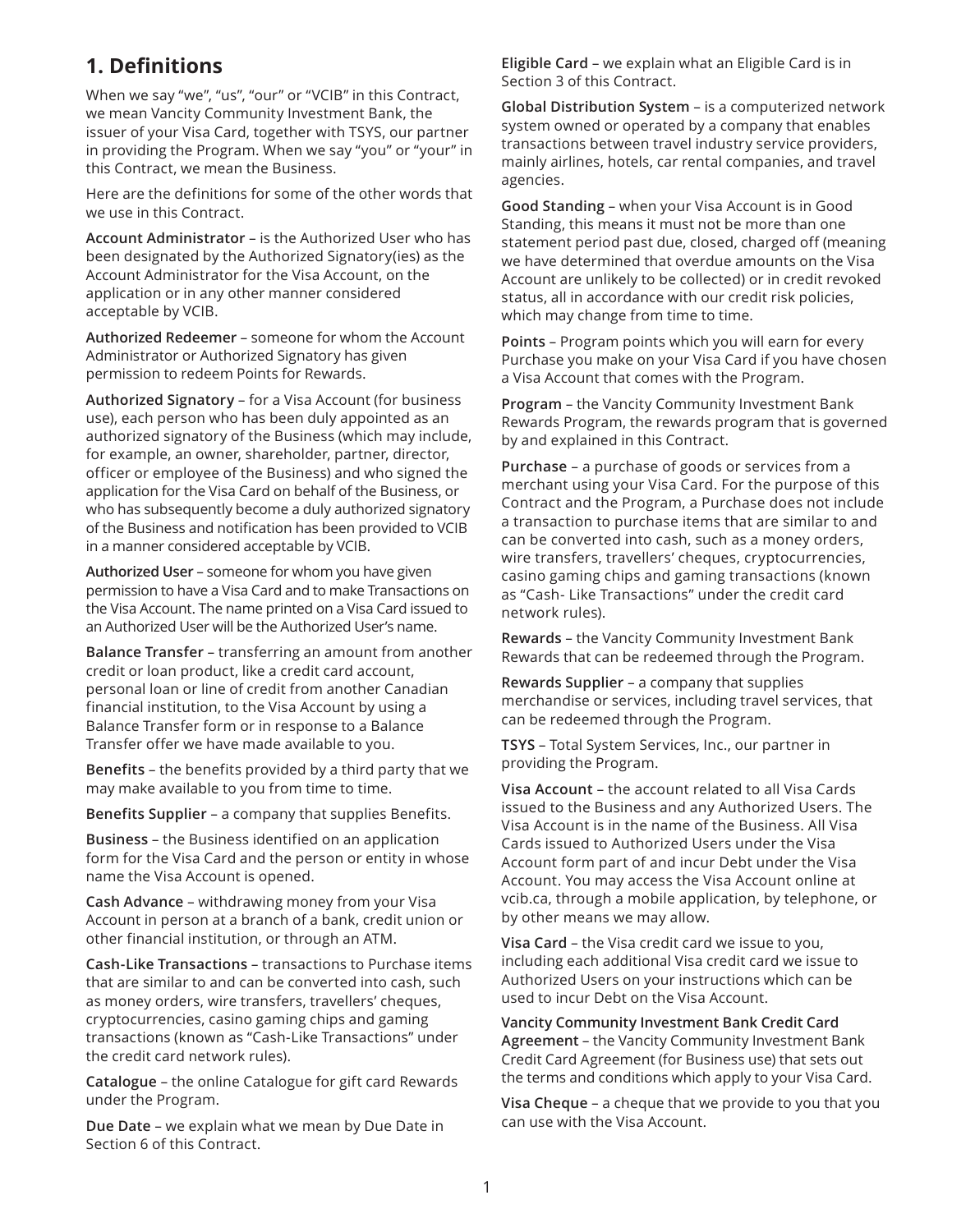#### **2. Program Description**

You can earn Points for Purchases made with your Eligible Card with rewards benefits. Once enough Points are accumulated, you can redeem Points for your choice of available Rewards. Points can be redeemed for:

- Visa Account credit
- Travel Rewards that include flights, hotels, car rentals, cruises, and vacation packages
- Gift cards from our Catalogue
- Charitable donations

#### **3. Visa Cards That Can Earn Points**

The following Visa Card is eligible for earning Points in circumstances where you have applied for a Visa Card that entitles you to the benefits of the Program. In this Contract, we sometimes call these Visa Cards "Eligible Cards".

• Shared Interest™ Visa Business

If you have chosen an Eligible Card you will be automatically enrolled in the Program and you agree to be bound by this Contract.

#### **4. Earning Points**

a. **Earning Points:** The Program is based on a Points system. Subject to the terms of this Contract, you will earn Points based on the dollar amount of Purchases you make on your Eligible Card. You will not earn Points on Cash Advances, Cash-Like Transactions, Balance Transfers, writing Visa Cheques or for the amounts you pay in interest, annual fees or any other types of fees on your Visa Account.

The number of Points you will earn depends on the type of Visa Card you have. The Eligible Card listed below earns the following Points:

| Visa Card                        | Points you will earn with your<br>Visa Card                                                                                                                                                                                                                           |
|----------------------------------|-----------------------------------------------------------------------------------------------------------------------------------------------------------------------------------------------------------------------------------------------------------------------|
| Shared Interest<br>Visa Business | 0.67 Points with every \$1<br>Purchase (works out to about<br>or equal to 1 Point for every<br>\$1.50 Purchase, depending on<br>rounding)                                                                                                                             |
|                                  | Accelerated earn rates*: An<br>additional 0.67 Points with<br>every \$1 Purchase on<br>office supplies, public transit,<br>ferries, buses, taxi, rail and<br>parking (works out about or<br>equal to 2 Points for every<br>\$1.50 Purchase, depending on<br>rounding) |

\*See details on accelerated earn rates in Section 4b below.

To calculate the Points that you earn for each Purchase you make using your Eligible Card, we multiply the amount of your Purchase by the multiplier set out in the table above. We then round the result. We will round up if the result is equal to an amount that ends in 0.50 or greater. We will round down if the result is equal to an amount that ends in 0.49 or less. For example, the multiplier for the Shared Interest Visa Business card is 0.67. If you have a Shared Interest Visa Business card and you use it to make a Purchase totaling \$35.56, we will first multiply that amount by 0.67 (\$35.56 x 0.67 = 23.83) and then round up to 24 Points. If you use that same card to make a Purchase totaling \$42.30, you will earn 28 Points for that Purchase (\$42.30 x 0.67 = 28.34), rounded down to 28 Points.

b. **Accelerated Earn Rates:** If you have Visa Account that includes an accelerated earn rate, you will earn more Points on eligible Purchases, Eligibility is determined based on the applicable merchant code as classified under the Visa credit card network. Please see the chart below for further details on what merchant categories are eligible, based on the applicable merchant codes. Some merchants may sell these products and services or are separate merchants who are located on the premises of these merchants, but are classified under the Visa credit card network in another manner, **in which case the accelerated earn rate will not apply.**

| Purchase type                    | <b>Merchant Categories</b>                                                                                                                                |
|----------------------------------|-----------------------------------------------------------------------------------------------------------------------------------------------------------|
| Office supplies                  | Electronics/Computers,<br>Peripherals, and Software; Office<br>Supplies/Stationery, Printing<br>and Writing Paper; Electronic;<br>Hardware/Garden Centers |
| Taxi, buses,<br>parking and rail | Taxicabs and Limousines; Bus<br>Lines; Automobile Parking<br>Lots and Garages; Railroads;<br>Passenger Railways                                           |
| Public transit<br>and ferries    | Local/Suburban Commuter<br>Passenger Transportation -<br>Railroads; Transportation<br>Services Not Elsewhere Classified                                   |

c. **Double Points:** If you use your Card to purchase travel by booking through rewards.vcib.com or by calling us at 1-866-688-8242, you will earn double the Points for that Purchase. For example, if you use your Shared Interest Visa Business Card to purchase airline tickets through rewards.vcib.com, you will earn an additional 0.67 Points per \$1 for that Purchase (works out to about or equal to 2 Points for every \$1.50 Purchase, depending on rounding).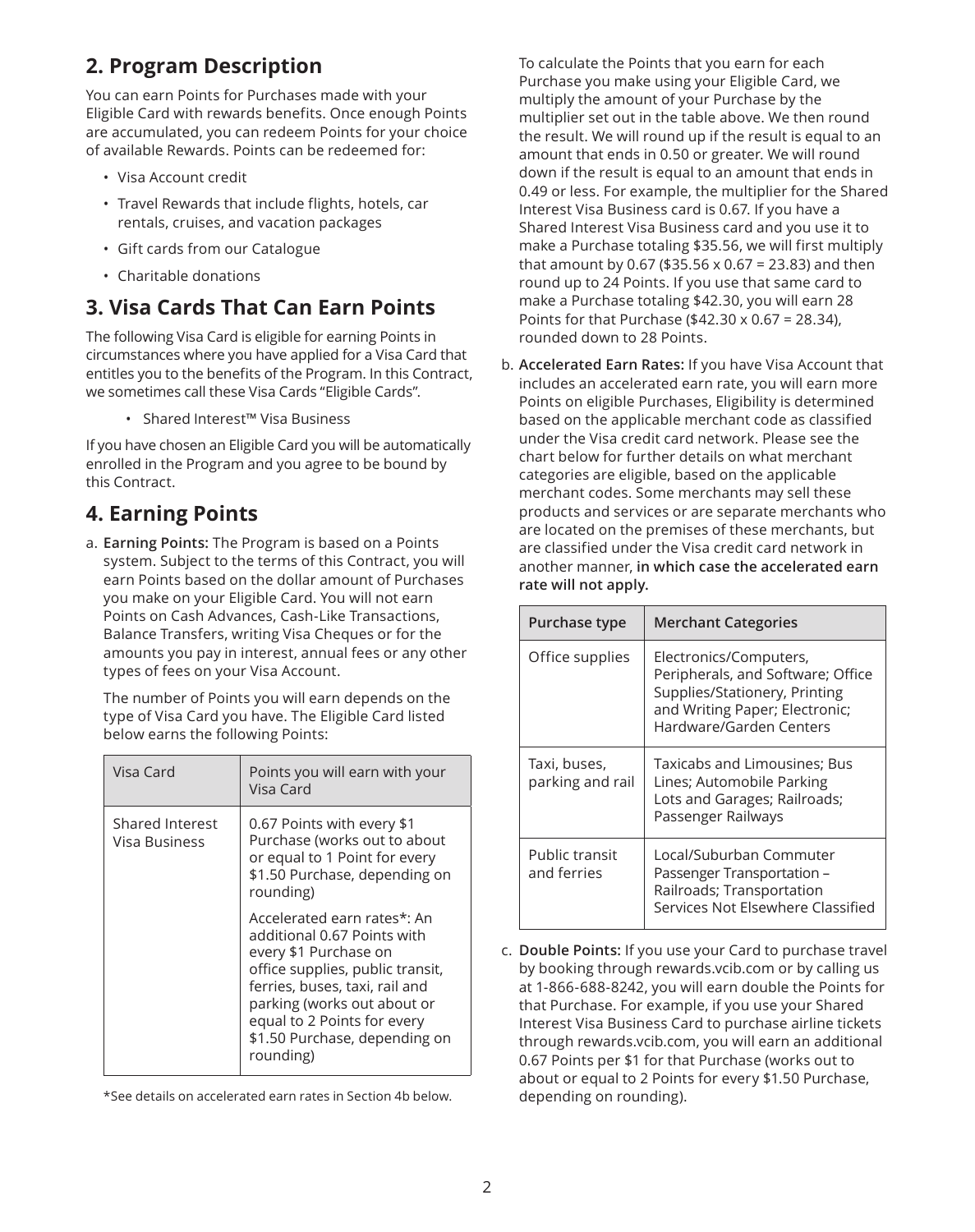- d. **Bonus Points:** From time to time, VCIB may offer additional bonus points, including bonus points that are awarded when you make your first purchase using your Visa Card, anniversary bonus points or bonus points offered in connection with the use of other VCIB products. The terms of this Contract will apply to those additional bonus points, as well as any additional terms disclosed in connection with the offering, including any terms and conditions for any VCIB product connected with the offering.
- e. **Refunds:** If you return a Purchase and get a refund, we will reverse the charge of the Purchase on your Visa Account. We call this amount a "credit". When we give you a credit on your Visa Account because you've returned a Purchase, or for any other reason, we will also deduct the same number of Points that you earned when you made this Purchase.
- f. **Authorized Users:** If there is more than one Visa Card issued on your Visa Account all Purchases made by Authorized Users with any Eligible Card will earn Points for your Visa Account. This means that all Authorized Users earn Points for you, not for themselves.
- g. **Additional Benefits:** From time to time, VCIB may make additional Benefits available to you. These Benefits are provided by third parties such as Visa Canada, not VCIB, and will require you to separately enrol and agree to the terms and conditions that apply to the Benefits. All Benefits are subject to change and we may decide at any time to stop making any or all of them available to you. Benefits are not transferable and are only available to the Account Administrator and Authorized Users unless otherwise noted.

#### **5. Keeping Track Of Your Points**

You are responsible for keeping track of the number of Points you have earned on your Visa Account. You will see how many Points you have earned and redeemed during a statement period and your Points balance on each of your Visa Account statements and online at rewards.vcib.ca. You can also find out your Points balance through our 24 hours a day, 7 days a week automated phone line at 1-866-688-8242.

When you receive your Visa Account statement, you must review your Points balance and let us know of any mistakes within 30 days after the end of your statement period date. **If we do not hear from you within that 30 day period, we will assume that your Points balance is correct and we will not correct any mistakes you point out later.** However, if we realize that we have incorrectly credited Points to your Visa Account, we may reverse the Points at any time.

#### **6. Important Restrictions**

- a. **No Monetary Value:** Points have no monetary value, and can only be used to claim Rewards under the Program.
- b. **Keeping Your Visa Account in Good Standing:** You must keep your Visa Account in Good Standing.
	- If you do not make your minimum payment on your payment due date (the "Due Date") then your Visa

Account will be past due. You will still be able to earn and redeem Points as long as your Visa Account is not past due for more than 30 days after your Due Date.

- If your Visa Account remains past due for more than 30 days past your Due Date and up to 60 days past your Due Date, you will not be able to earn Points, but you can redeem Points.
- If your Visa Account remains past due after 60 days and up to 180 days past your Due Date, you will not be able to earn or redeem Points.

If your Visa Account is not brought back into Good Standing within 180 days past the Due Date, your Visa Account will be closed and your Points will be cancelled immediately.

If you bring your Visa Account back into Good Standing at any time before it is closed, you will once again be able to earn and redeem Points.

- c. **If you Die (this section applies only to Visa Accounts for business use where the Business is a sole proprietor):** Upon your death, someone who is authorized to deal with your estate (such as an executor) may redeem your Points by calling our 24 hours a day, 7 days a week automated phone line at 1-866-688-8242. Any such redemption must be made within 90 days of the date of your death or the Points will be lost. We may request additional documentation to process these redemptions. The Visa Account must be in Good Standing and paid in full before Points can be redeemed.
- d. **If your Visa Account is Closed:** If you voluntarily close your Visa Account or if we close or terminate your Visa Account, all Points will be cancelled immediately upon account closure.
- e. **If your Visa Account is Suspended:** We may, at any time, temporarily suspend your Visa Account under the terms and conditions of the Vancity Community Investment Bank Credit Card Agreement, including if we suspect illegal, unauthorized or fraudulent use of the Visa Account. If we do, you will not be able to earn or redeem Points during the suspension. If your Visa Account is restored, you will once again be able to earn and redeem Points.
- f. **If you Switch to a Card with no Rewards:** If you decide to change from a Rewards-earning product to a non Rewards-earning product, you will have 90 days after the change was made to redeem any Points you earned before the change. You cannot earn any Points after the change. You will lose any Points that remain if you do not redeem them during the 90 day period.
- g. **No Points Transfers From Other Programs:** Points earned in other Points programs may not be transferred to the Program, such as those that are offered by other credit card companies, banks or credit unions. If you have more than one Visa Account and each of the Visa Accounts earns Points and is in Good Standing, you can transfer Points between those Visa Accounts by calling our 24 hours a day, 7 days a week automated phone line at 1-866-688-8242.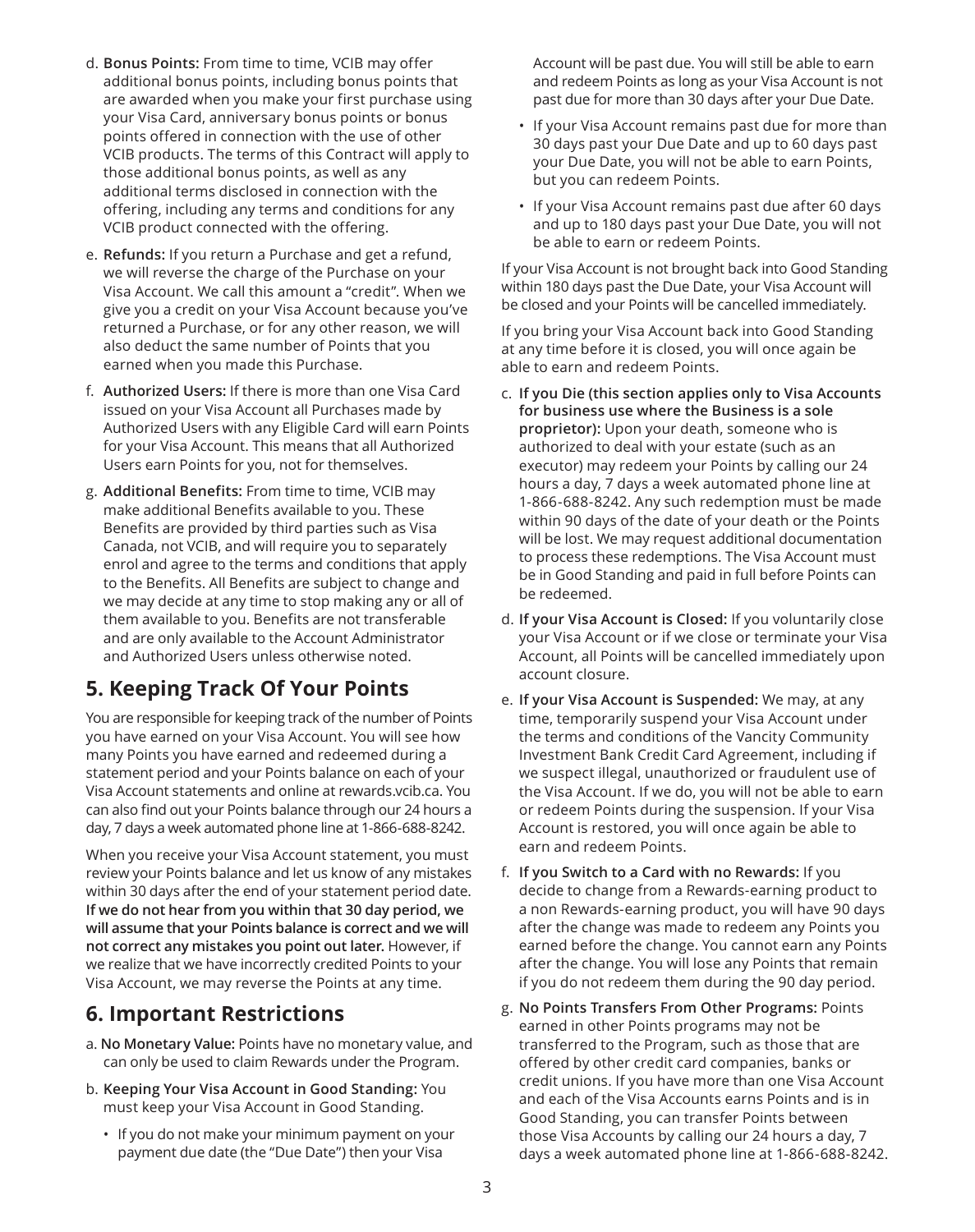#### **7. How To Redeem Points**

- a. Points can only be redeemed as set out in this Contract. You can find an up-to-date list of Rewards that are available, along with the minimum number of Points you need to redeem for each reward, at rewards.vcib.ca. You can log into vcib.ca or rewards.vcib.ca to review your Rewards account and redeem Points. In addition, you can call our automated phone line at 1-866-688-8242.
	- Airline tickets, hotel, car rentals and gift card redemption support is available from 6 am to 6 pm Pacific Time, 7 days a week excluding major holidays.
	- Cruises and vacation packages redemption support is available from 5 am to 3 pm Pacific Time, Monday to Friday excluding major holidays.
	- All other redemption support is available 24 hours a day, 7 days a week.
- b. Only the Account Administrator or Authorized Signatory can redeem Points, unless you have added someone to be an Authorized Redeemer. To add someone as an Authorized Redeemer, the Account Administrator or Authorized Signatory can call our 24 hours a day, 7 days a week automated phone line at 1-866-688-8242 or add the Authorized Redeemer via the Program online at rewards.vcib.ca. Please note that Authorized Redeemers who are added online will need to call us for verification purposes before they can redeem Points. Authorized Redeemers are only able to redeem Points through our automated phone line at 1-866-688-8242. The terms and conditions in this Contract apply to all redemptions made by an Authorized Redeemer as if the Account Administrator or Authorized Signatory were the one who redeemed the Points.
- c. All Rewards are subject to availability and are subject to change. Certain Rewards are available only during the time periods described in the Program website. Please review the terms and conditions that apply to each type of Reward carefully as additional restrictions may apply.
- d. Once you have redeemed any Points, unless specifically noted, the Reward cannot be reconverted into Points and added back into your account.
- e. Unless specifically noted, redeemed Rewards are not refundable, exchangeable, replaceable, redeemable or transferable for cash, credit, other rewards or points under any circumstances.
- f. By redeeming Rewards, you release VCIB and its parent, subsidiaries and affiliates from any and all liability regarding the redemption or use of Rewards or other participation in the Program.
- g. If you earn Points with a Visa Card Purchase that is later refunded, and you redeem those Points for a reward, we may:
	- Cancel reservations and void travel documents
- Stop payment on any cheques
- Withhold subsequent Points
- Collect any amounts you owe; this may include charging an equivalent dollar amount to your Visa Account (this will be done in the form of a Cash Advance and will bear interest in the manner set out in your Vancity Community Investment Bank Credit Card Agreement).
- h. When you redeem Points, you are responsible for any taxes associated with the redemption and declaring the total value of Rewards received to tax authorities, if applicable.

#### **8. When We May Cancel Or Make Changes To The Program**

We may decide at any time to stop offering the Program. In that case, you may no longer be able to redeem your Points.

We may also add, remove or change any of the terms and conditions in this Contract or change or cancel the Program or any Reward at any time. If we do, we will provide you with written notice, which may be posted online or sent to you in writing, as required by applicable law. We will send you advance notice if required by law, which will set out the new term(s) that apply and the term(s) as they were before, the date when the change will come into effect and, if you do not want to accept the change, the fact that you can cancel this Contract. If you choose to cancel, you must tell us no later than 30 days after the change comes into effect by calling us at our 24 hours a day, 7 days a week automated phone line at 1-866-688-8242. If you cancel this Contract, all Points will be cancelled immediately. We can make changes to any of the terms of this Contract, the Program or a Reward, including:

- the way in which you will earn Points
- the number of Points you will need to redeem for different Rewards
- the list of Rewards you can redeem Points for
- the process you need to follow to redeem Points
- your or our liability under the Program or this Contract
- the definitions
- privacy terms and conditions
- how we can change or end this Contract or the Program.

We may also cancel your participation in the Program, and cancel any Points or other benefits you have earned if:

• you fail to follow any of the terms or conditions set out in this Contract, or if you fail to fulfill any of your responsibilities under your Vancity Community Investment Bank Credit Card Agreement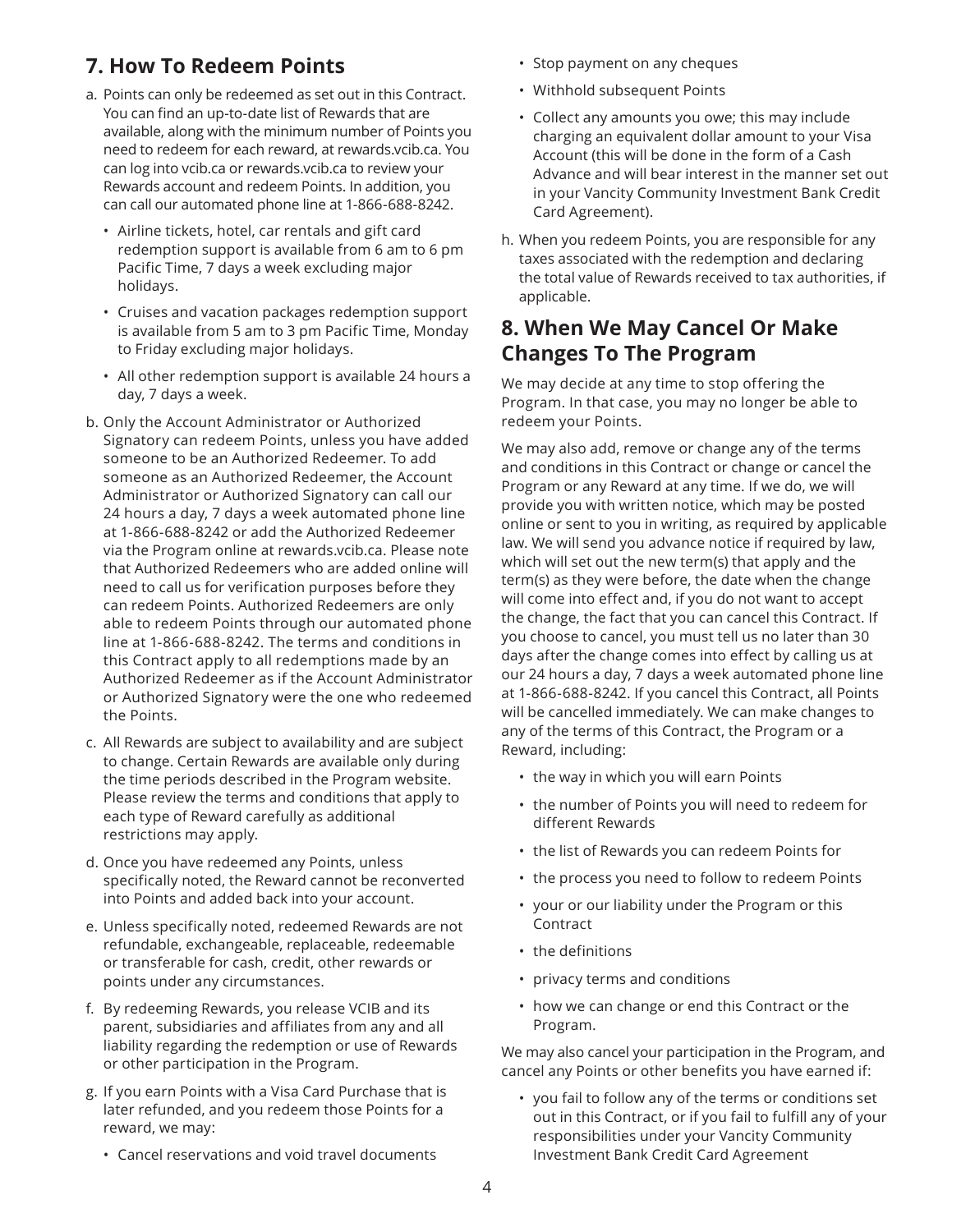- you abuse the Program privileges in any way
- you are dishonest about any information that you give to us (or to any of our partners or affiliated companies).

If we cancel your participation in the Program, your Points and your VCIB Benefits, we will provide you with advance notice if required by applicable law. If the Program or your participation in the Program is cancelled, we will not be responsible for reimbursing you in any way or making any kind of payment to you.

### **9. Cash Back**

You can redeem Points for a credit on your Visa Account by visiting rewards.vcib.ca or through our 24 hours a day, 7 days a week automated phone line at 1-866-688-8242. You can use your Points for a Visa Card Balance Payment or Pay with Points.

- If you use your Points for a Visa Card Balance Payment or Pay with Points, we will apply your Points to your Visa Card balance. We will apply the value of the redeemed Points to your outstanding balance in the same way as we would apply a payment made by you under the terms and conditions of your Vancity Community Investment Bank Credit Card Agreement.
- A minimum redemption amount will apply.
- If you use Pay with Points, you can apply your Points to specific transactions that you designate, up to a maximum of three transactions (subject to us applying your Points to the outstanding balance in the same way as we would apply a payment made by you under the terms and conditions of your Vancity Community Investment Bank Credit Card Agreement).
- The value of the redeemed Points will appear as a credit on your monthly statement. Receipt of a Visa Card statement credit does not affect your responsibility to pay the minimum payment shown on each statement you receive from VCIB. Please ensure that you continue to make any minimum payments that are due and not covered in full by a statement credit to keep your Visa Account in Good Standing.
- Visa Card statement credits will be processed approximately within 3 business days from the date of redemption.

#### **10. Airline Tickets**

You can redeem Points for select flights. You can search for the flights you want to book at the Travel Rewards section on rewards.vcib.ca. If you do not have enough Points to purchase the entire ticket, you may purchase the ticket in full with your Visa Card or you may redeem for a portion of the cost and pay the balance with your Visa Card. **If you use your Visa Card to pay for the ticket in full, the transaction will be processed in the** 

**United States and you will be charged foreign currency conversion fees. In this case, we may not process the transaction on the same day that you complete it. This means that the exchange rate on the day that you completed the Transaction might be different than the exchange rate on the day that we process your Transaction. Please see your Vancity Community Investment Bank Credit Card Agreement for more details.**

You can redeem your Points for airline tickets by visiting rewards.vcib.ca or by calling us at 1-866-688-8242. Airline ticket redemption support is available from 6 am to 6 pm Pacific Time, 7 days a week excluding major holidays.

There are no blackout dates or other travel restrictions.

Reservations for tickets exclude the use of charters, wholesalers, consolidators and any internet fares that are not published, available through the Global Distribution System (GDS), and/or available for ticketing through a certified travel agency.

All travellers must meet the eligibility requirements established by the airline provider.

Airline ticket prices do not include baggage fees and some international departure taxes. A departure tax is a fee charged (under various names) by a country when a person is leaving that country. The traveller is responsible for obtaining the appropriate international travel documents, such as passports and visas. The traveller should have valid government issued photo ID upon airport check-in. Visit travel.gc.ca for passport and visa requirements.

You may redeem Points for travel in any class of service on a major airline carrier, providing that the fares, schedules and ability to generate an electronic ticket are possible through the Global Distribution System (GDS). All travel itineraries and supporting documents will be sent via email.

You may receive airline frequent flier Points for all redeemed and purchased airline tickets. Please provide your frequent flier number at the time of booking to receive credit. If you do not have your number available at the time of booking, please call the Vancity Community Investment Bank Rewards Service Centre prior to travel to update your reservation or you may provide your number directly to the airline at the time of check-in.

Airline ticket Rewards may not be used in conjunction with any type of coupons, vouchers, other mileage programs or companion fares.

Once Points are redeemed, the transaction cannot be reversed. If changes to an itinerary are later necessary, you may contact the Vancity Community Investment Bank Rewards Service Centre with your request.

Changes may result in additional charges, such as airline penalty fees, increased fares and cancellation fees. Any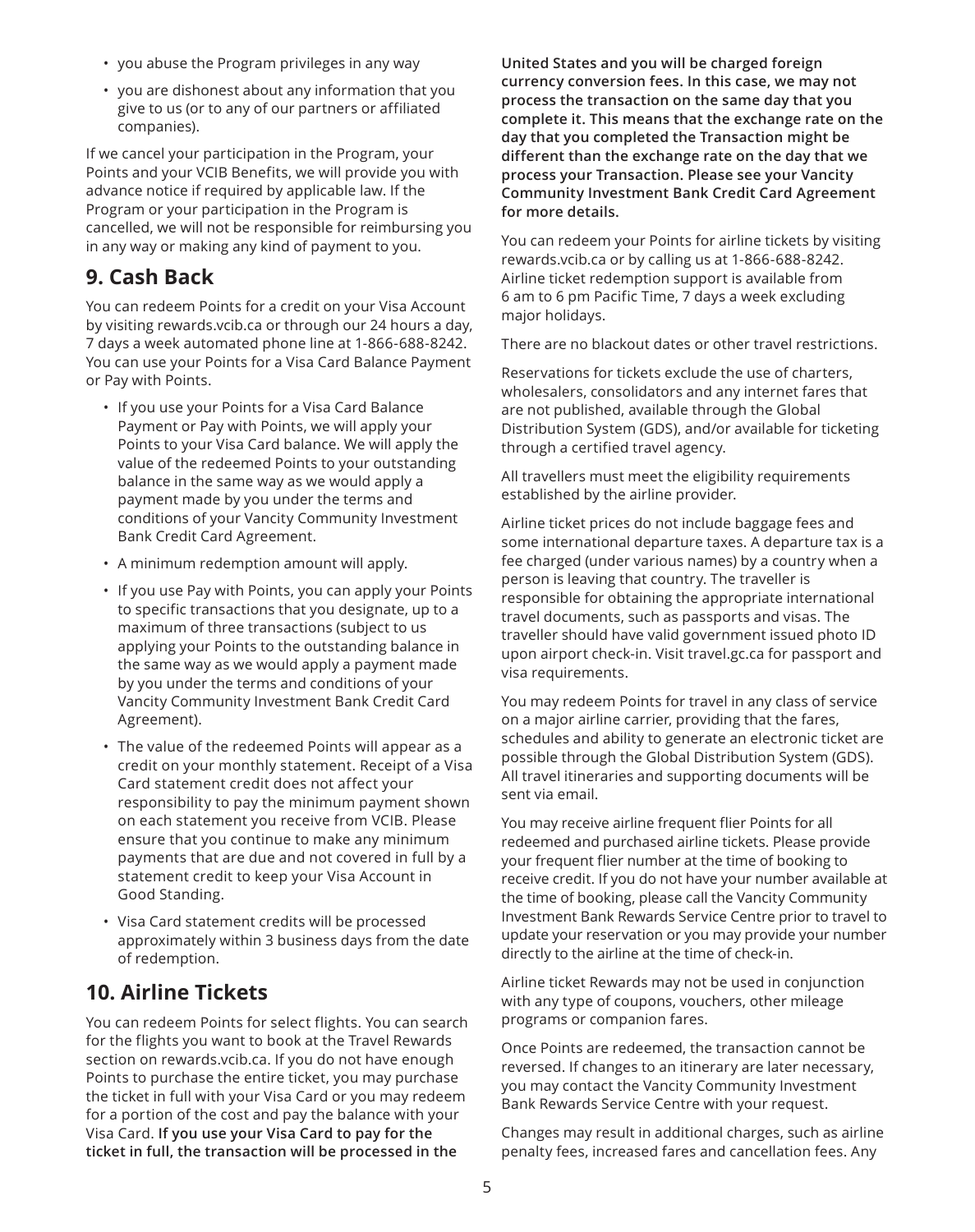cancellation fees are charged in United States Dollars and you will also be charged foreign currency conversion fees. Please see your Vancity Community Investment Bank Credit Card Agreement for more details on the foreign currency conversion fees that will apply.

Most airlines will not allow traveller name changes.

All reservations are subject to the conditions of carriage, supply or business of the service provider, which include exclusions and limitations of liability.

Flight reservations should be reconfirmed by the traveller at least 72 hours before departure as schedule changes may have taken place. VCIB is not responsible for communication of airline schedule changes.

The traveller is responsible for obtaining the appropriate international travel documentation, such as passports and visas. We are not responsible and you will not be entitled to any compensation from us if you do not have the necessary travel documents. Visit travel.gc.ca for passport and visa requirements.

Participating airlines are subject to change at any time without notice.

#### **11. Cruises**

You can redeem Points for select cruises. You can search for the cruises you want to book at the Travel Rewards section on rewards.vcib.ca. If you do not have enough Points to purchase the entire cruise, you may purchase the cruise in full with your Visa Card or you may redeem for a portion of the cost with Points (a minimum redemption amount will apply) and pay the balance with your Visa Card. You can redeem your Points for cruises by visiting rewards.vcib.ca or by calling us at 1-866-688-8242. Cruises redemption support is available from 5 am to 3 pm Pacific Time, Monday through Friday excluding major holidays.

Rewards cannot be used on previous purchases or for items not covered by your cruise passage. Any fees, add-ons or items of a personal nature will be charged to your Visa Card.

All reservations are subject to the conditions of carriage, supply or business of the service provider, which include exclusions and limitations of liability.

All cruise redemption requests must be made at least 30 days prior to sailing date or you may incur additional fees.

All travellers must meet the eligibility requirements established by the cruise provider.

The traveller is responsible for obtaining the appropriate international travel documentation, such as passports and visas. We are not responsible and you will not be entitled to any compensation from us if you do not have the necessary travel documents. Visit travel.gc.ca for passport and visa requirements.

Cancellations may incur penalties and a cancellation service fee will apply. Refunds for cancellations may take up to 3-4 weeks for Points to post to your Visa Account.

No interim price reductions will be considered or offered once the booking has been completed.

If the traveller is a no-show, the travel Reward is void.

Participating cruise lines and cruise line ports of call are subject to change at any time without notice.

#### **12. Hotel**

You can redeem Points for stays at select hotels. You can search for hotels you want to book at the Travel Rewards section on rewards.vcib.ca. If you do not have enough Points to purchase the entire stay, you may purchase the stay in full with your Visa Card or you may redeem for a portion of the cost with Points (a minimum redemption amount will apply) and pay the balance with your Visa Card.

You can redeem your Points for hotel bookings by visiting rewards.vcib.ca or by calling us at 1-866-688-8242. Hotel bookings redemption support is available from 6 am to 6 pm Pacific Time, 7 days a week excluding major holidays.

All travellers must meet the eligibility requirements established by the hotel provider.

The traveller is responsible for obtaining the appropriate international travel documentation, such as passports and visas. We are not responsible and you will not be entitled to any compensation from us if you do not have the necessary travel documents. Visit travel.gc.ca for passport and visa requirements.

Most hotel rates allow cancellation with a minimum of a 24-hour notice. However, it is your responsibility to read and comply with each hotel's cancellation policy. Please see the specific hotel/rate cancellation policy at the time of booking.

Cancellations may include penalties and a cancellation service fee will apply. Refunds for cancellations may take up to 3-4 weeks for Points to post to your Visa Account.

Hotels do not allow changes to dates, names, room type, and number of occupants once booking is complete.

Participating hotels are subject to change without notice.

#### **13. Vacation Packages**

You can redeem Points for select vacation packages. You can search for vacation packages you want to book at the Travel Rewards section on rewards.vcib.ca. If you do not have enough Points to purchase the entire vacation package, you may purchase the vacation package in full with your Visa Card or you may redeem for a portion of the cost with Points (a minimum redemption amount will apply) and pay the balance with your Visa Card.

You can redeem your Points for vacation packages by calling us at 1-866-688-8242. Vacation packages redemption support is available from 5 am to 3 pm Pacific Time, Monday through Friday excluding major holidays.

All vacation packages must be booked a minimum of 30 days prior to travel date or you may incur additional fees.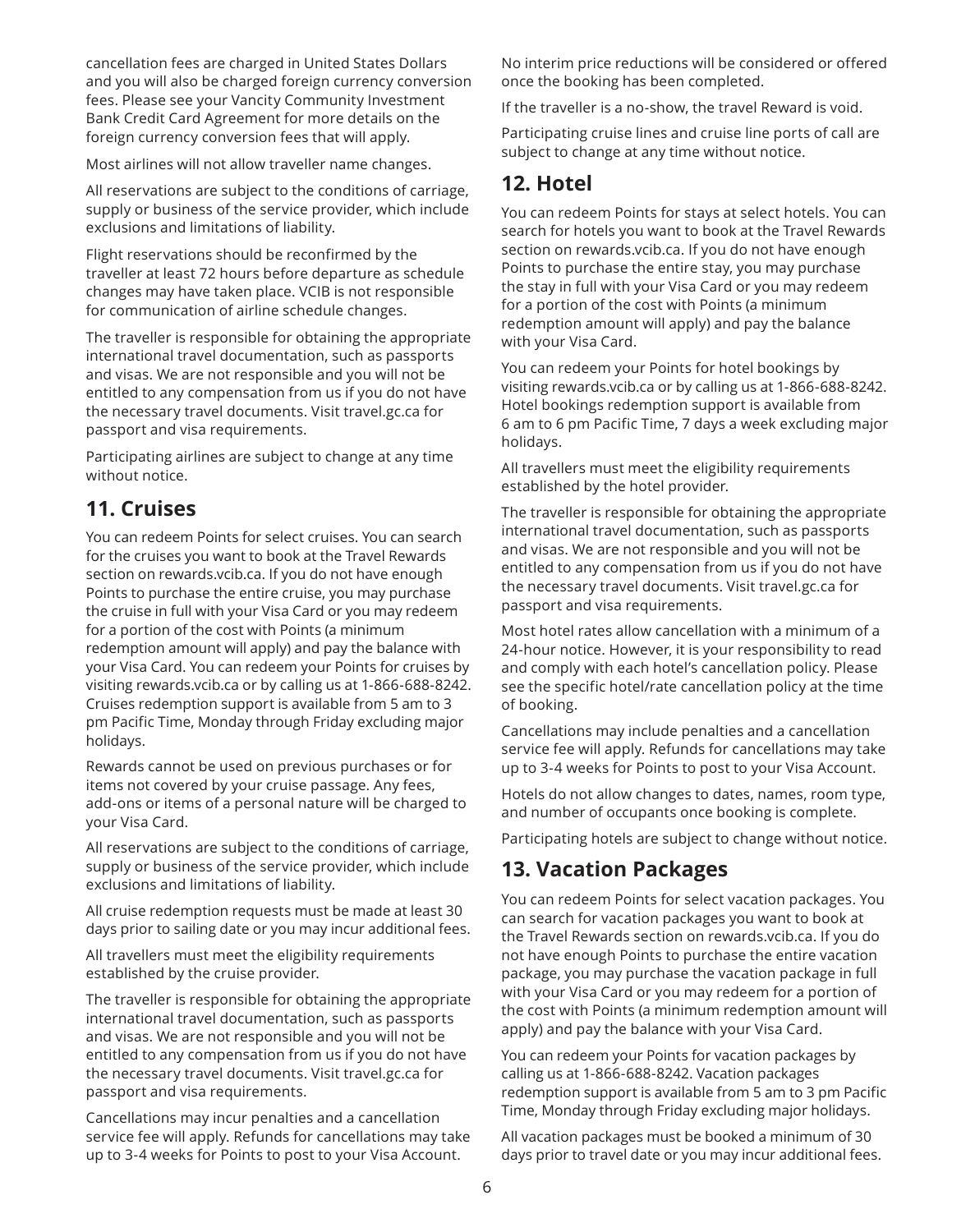All travellers must meet the eligibility requirements established by the travel provider.

Cancellations may include penalties and a cancellation service fee will apply. Refunds for cancellations may take up to 3 to 4 weeks for Points to post to your Visa Account.

No interim price reductions will be considered or offered once the booking has been completed. After booking, any additional special handling may result in the imposition of additional fees.

Vacation package components are subject to change without notice.

The traveller is responsible for obtaining the appropriate international travel documentation, such as passports and visas. We are not responsible and you will not be entitled to any compensation from us if you do not have the necessary travel documents. Visit travel.gc.ca for passport and visa requirements.

#### **14. Car Rental**

You can redeem Points for car rentals at select car rental companies. You can search for car rentals you want to book at the Travel Rewards section on rewards.vcib.ca. If you do not have enough Points to rent the car for the duration you want, you may pay for the rental in full with your Visa Card or you may redeem for a portion of the rental with Points (a minimum redemption amount will apply) and pay the balance with your Visa Card.

You can redeem your Points for car rentals by visiting rewards.vcib.ca or by calling us at 1-866-688-8242. Car rentals redemption support is available from 6 am to 6 pm Pacific Time, 7 days a week excluding major holidays.

Car reservations will be prepaid at the time of booking and payment for costs not covered by the use of Points will be made to the credit card on file.

Car rental charges will appear on the credit card statement as "Card Member Services".

Renter will be solely responsible at the time the rented vehicle is returned for all additional rentals days and for any and all taxes and other charges not included in the daily rental rate.

Each renter (and any person identify on the rental contract as an "Additional Authorized Driver") must possess a valid driver's license issued by the jurisdiction in which such person resides, be age 21 or older (or 18 or older where required by law; and 25 or older for luxury, large sport utility, and for 12 and 15 passenger vans), and meet the other normal qualifications of the applicable rental car company at the applicable renting location.

Reservations for all car groups are subject to availability. Vehicles may only be reserved by vehicle class and not by vehicle make or model.

In the event the renter reserves a vehicle and the class of vehicle is not available at the time of rental, the applicable car rental company will provide the renter

with a vehicle in a higher class, subject to availability, at the same rate as the vehicle class which was reserved.

Performance by the car rental company of car rental services shall be under a standard rental agreement in effect at the time of rental, which must be executed by the renter at the time of pickup. All rentals will be subject to the terms, conditions and restrictions set out in the rental agreement. The renter will comply with all applicable laws relating to holding of licensure to operate the vehicle, and pertaining to operation of motor vehicles.

Car rental reservations must be cancelled at least 72 hours in advance of pick-up. Failure to cancel reservations 72 hours in advance will result in the loss of all payments at the time of booking. If renter is a "noshow" all Points and cash used for the rental will be forfeited. In addition if the renter returns a rental vehicle prior to the end of the reserved rental period, you will not receive a credit or refund for the unused portion of the rental period.

You agree to indemnify, defend, and hold us harmless for any loss, damage, or legal actions against the car rental company as a result of the renter's operation or use of a rented vehicle. This includes any legal fees and disbursements necessarily incurred for these purposes. You will also pay for any parking tickets, moving violations, or other citations received while in possession of the rented vehicle.

#### **15. Gift Cards**

You can redeem Points for any gift card listed in the Catalogue. You can redeem your Points for gift cards by visiting rewards.vcib.ca or by calling us at 1-866-688-8242. Gift card redemption support is available from 6 am to 6 pm Pacific Time, 7 days a week excluding major holidays.

We may change or update the Catalogue and the list of participating merchants at any time. You can always find the up-to-date Catalogue at rewards.vcib.ca.

The terms and conditions that apply to the gift card are set by the issuer of the card, not VCIB. Please review these terms, conditions and any restrictions carefully upon receipt of your gift card.

If you redeem Points for a gift card, it will usually arrive within 3-5 weeks, however we are not responsible for delays due to a union dispute, postal disruption or any other reason beyond our control. Expedited delivery of a gift card may be available upon request. If you select expedited shipping, you will be charged a shipping fee.

**Unless specifically noted in the terms and conditions that apply to the gift card, if your gift card is defective, if you lose your gift card or it is destroyed, stolen or used without your authorization, a replacement gift card will not be provided and any remaining balance will not be refunded by us.**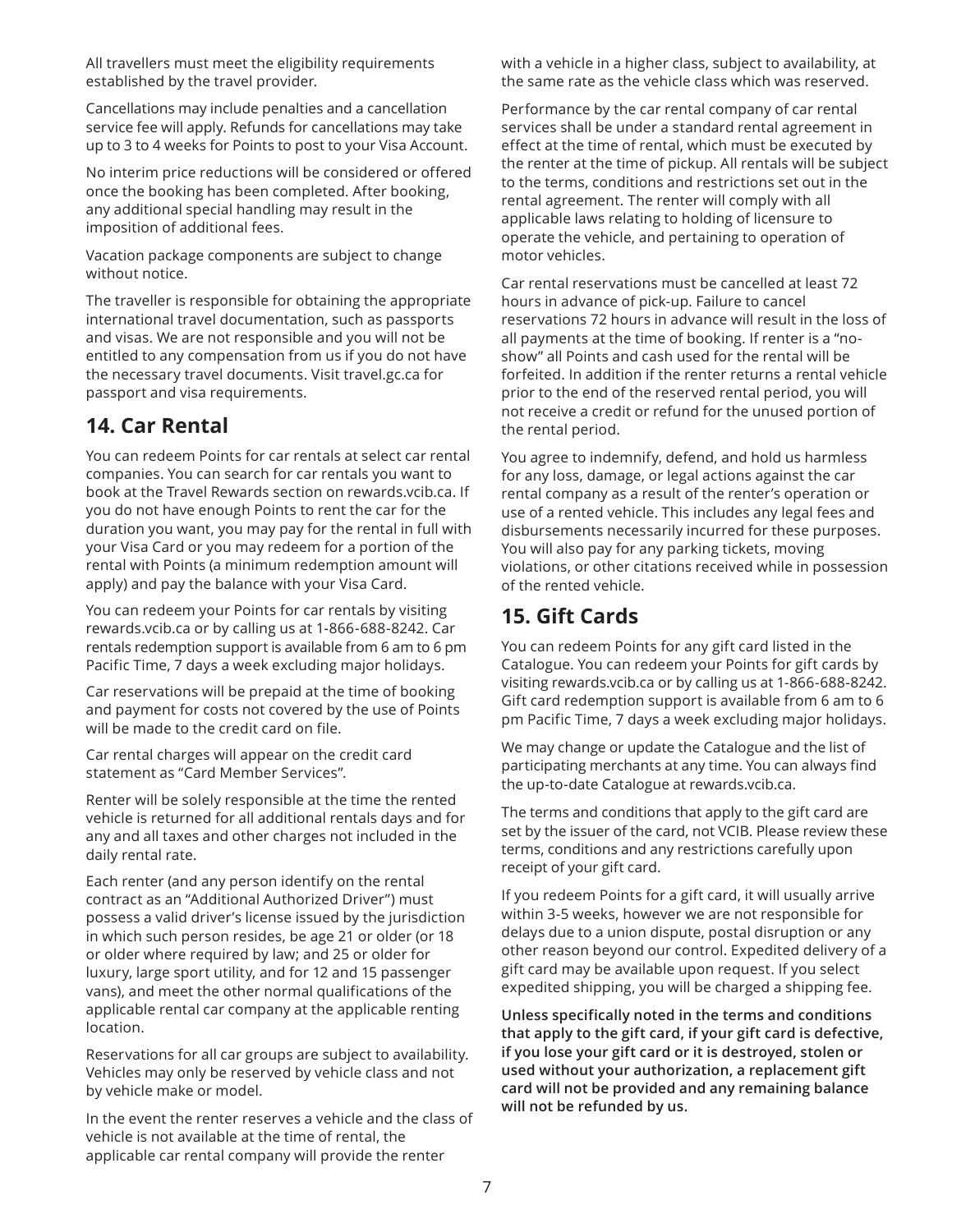#### **16. Redeeming Your Points For Charitable Donations**

You can redeem your Points to make charitable donations and we will send you a tax receipt within 2 – 3 weeks. If you choose to redeem your Points to make a donation to a registered charity you can do this by choosing from a drop-down list of selected charities provided on rewards.vcib.ca. You can also redeem your Points through our 24 hours a day, 7 days a week automated phone line at 1-866-688-8242.

#### **17. How We Will Use Your Personal Information**

In order to administer the Program, we will collect certain personal information about the Account Administrator, Authorized Signatories, Authorized Users and Authorized Redeemers (collectively referred to as "you" or "your" in this section). The information that we collect includes your name and contact information, information about purchases or returns using your Visa Account, information about your accumulation or use of Points and Rewards, and other information about your participation in the Program. We use this information to:

- administer the Program
- communicate with you regarding the Program
- understand your preferences
- send you tailored marketing/promotional communications
- and otherwise in accordance with our Privacy Policy at https://vancitycommunityinvestmentbank.ca/privacy/.

We share personal information with authorized Rewards Suppliers as necessary to provide Rewards, and with services providers (including outside of Canada) who we have engaged to provide certain services on our behalf. The file containing your personal information will be maintained on our servers or those of our service providers and will be accessible by our authorized employees, representatives and agents. You may request access to or correction of your personal information, by writing to our Privacy Officer at privacy@vcib.ca or calling 604-877-7000 or 1-888-Vancity (826-2489). It is your responsibility to make sure that we have your correct mailing and/or email address. We will not be responsible if anything we send to you is lost or delayed in the mail.

#### **18. Additional Information**

- a. We are not responsible to you for any financial loss, personal or property damage, illness, injuries, accidents, disabilities, expenses, delay, inconvenience or any other type of loss you may suffer:
	- while travelling
	- while using any of the Rewards offered under the Program, including using or installing any items purchased using a gift card
- while using any Benefit
- because of your failure to use a Reward you purchased
- because of anything done (or not done) by any Rewards Supplier, its employees, or any other person or company, including due to overbooking, changes made to a reward, cancellations or delays
- because of anything done (or not done) by any Benefits Supplier, its employees, or any other person or company.

Rewards Suppliers are committed to providing quality service. However, we are not responsible to you if a Rewards Supplier doesn't deliver a good or service you have purchased. While every effort will be made to satisfy you with a replacement good or service or with a credit adjustment of Points, we will not be responsible for paying any costs because a Rewards Supplier failed to deliver all or any part of a reward.

We are also not responsible if a Rewards Supplier withdraws from the Program or discontinues or cancels any Rewards offered through the Program, or for any loss or penalties incurred by you when a Rewards Supplier is sold, ceases to exist or becomes inoperative, or if a Rewards Supplier cancels all or part of a Reward for acts of nature. Reward components are subject to change without notice.

The Rewards are subject to the conditions imposed by the Rewards Suppliers, and their liability may be limited by their own tariffs, conditions of carriage and international conventions. We do not guarantee any Rewards Supplier's rates, reservations, connections, scheduling or protection of personal belongings. We do not make any representations or warranties with respect to the quality of any Reward or that any Reward is fit for a particular purpose.

Benefits are provided under separate terms and conditions and we are not responsible for any failure of a Benefits Supplier to deliver all or any part of a Benefit or for any change in the Benefits, including cancellation of any Benefit for any or no reason by us or the Benefit Supplier, or for any loss or penalties incurred by you if a Benefits Supplier is sold, ceases to exist or becomes inoperative and we will not pay any costs in these circumstances. Benefits are subject to change without notice. The Benefits are subject to the conditions imposed by the Benefits Suppliers, including any limitation of liability and we make no guarantees in respect of the Benefits. We do not make any representations or warranties with respect to the quality of any Benefit or that any Benefit is fit for a particular purpose.

We are not liable for amenities, services and/or facilities not being available due to seasonal closings, renovations, strikes, bankruptcy and/or acts of nature, or for any scheduling changes, or for any loss or damage due to illness, theft, labour action, acts of nature, mechanical failure, equipment failure, quarantine, rescheduling, government action, war, insurgency or